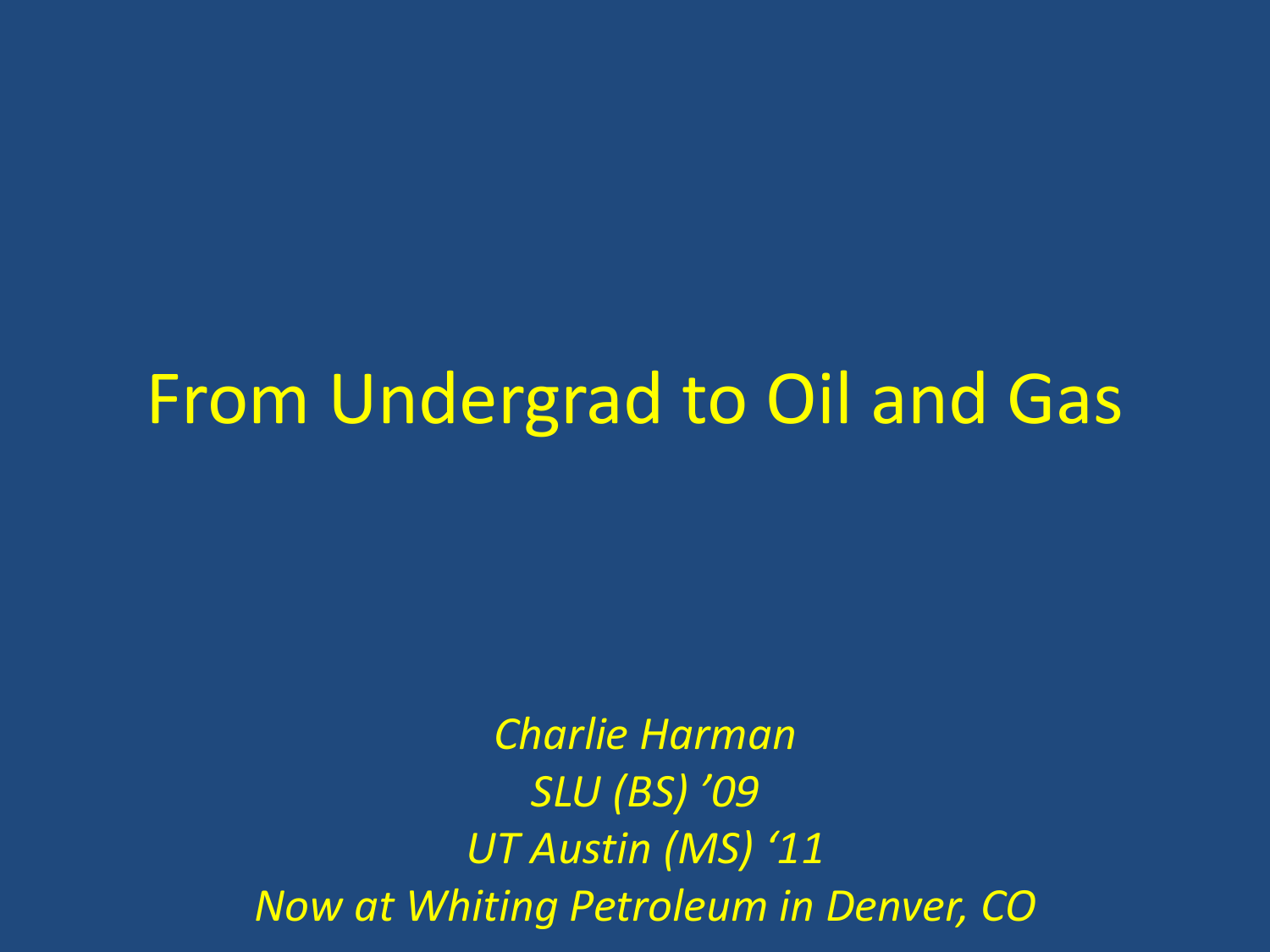## What Does the Industry Need?

- Young scientists to train before vast amounts of knowledge (people your parents age) retire over the next 5-15 years.
- People that can create/organize multiple data sets and clearly/concisely present a reasonable scientific interpretation with which a non-scientist can make significant economic decisions.
- General geologists Petroleum geology is inherently interdisciplinary, the best oil/gas geologists are well versed in stratigraphy, sedimentology/geomorphology, paleontology, petrology, structure, hydrology, and chemistry, math, and economics never hurt!
- Petrophysicists this is the intersection of geology and engineering, and its taught maybe at 2-3 schools in the country but is usually taught by a mentor once hired. Math, chemistry, and computer science are useful skills to have if its something you want to get into – they are in very high demand.
- Petroleum engineers Most young engineers with this specialty don't make it through grad school because they are offered jobs regardless of whether or not they finish. A engineer even with a minor in geology is incredibly valuable, as engineer-geologist communication is notoriously bad.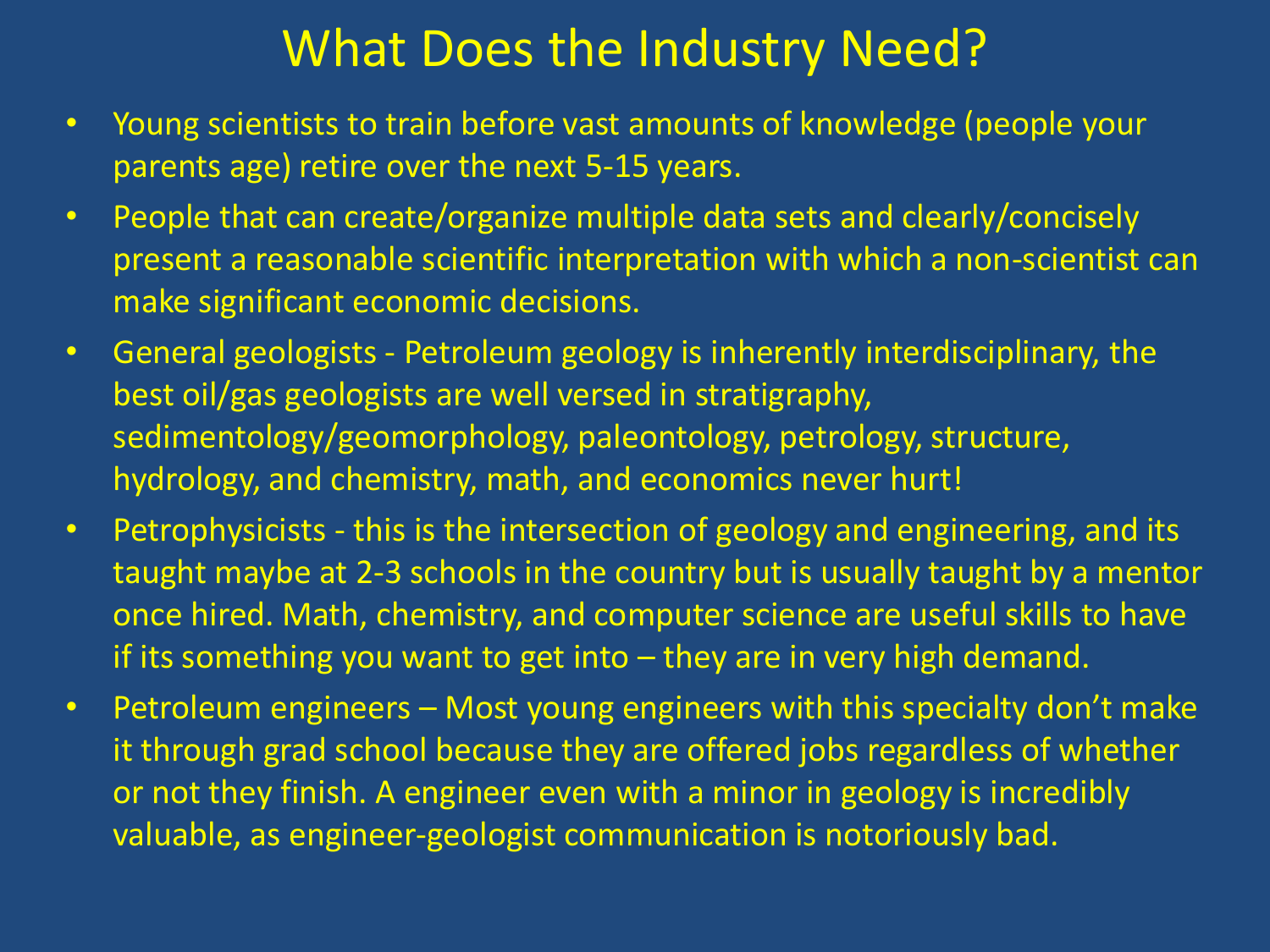## Bachelor's Level

- Some oppertunities exist for BS-Level Graduates in Geology
- Better chances at smaller companies (10-500 employees) especially if you have a personal connection
- Most with a BS do "Geotech" work usually loading and organizing geologic, land, and engineering data into mapping software/databases (ArcGIS, Petra, Geographix). Its uncommon that you will do much interpretation of geologic data, depending on who your mentor is and the needs of the company.
- Moving up from a "Geotech" position typically occurs when one completes a MS or has been around long enough to have acquired the experience/knowledge needed to collect and interpret data
- Some non-geology groups in the company may also be interested in you (Land/Leasing Department)
- There is not much recruitment at this level, you will likely have to pursue it on your own through any personal contacts or career fairs at conferences (AAPG, NAPE)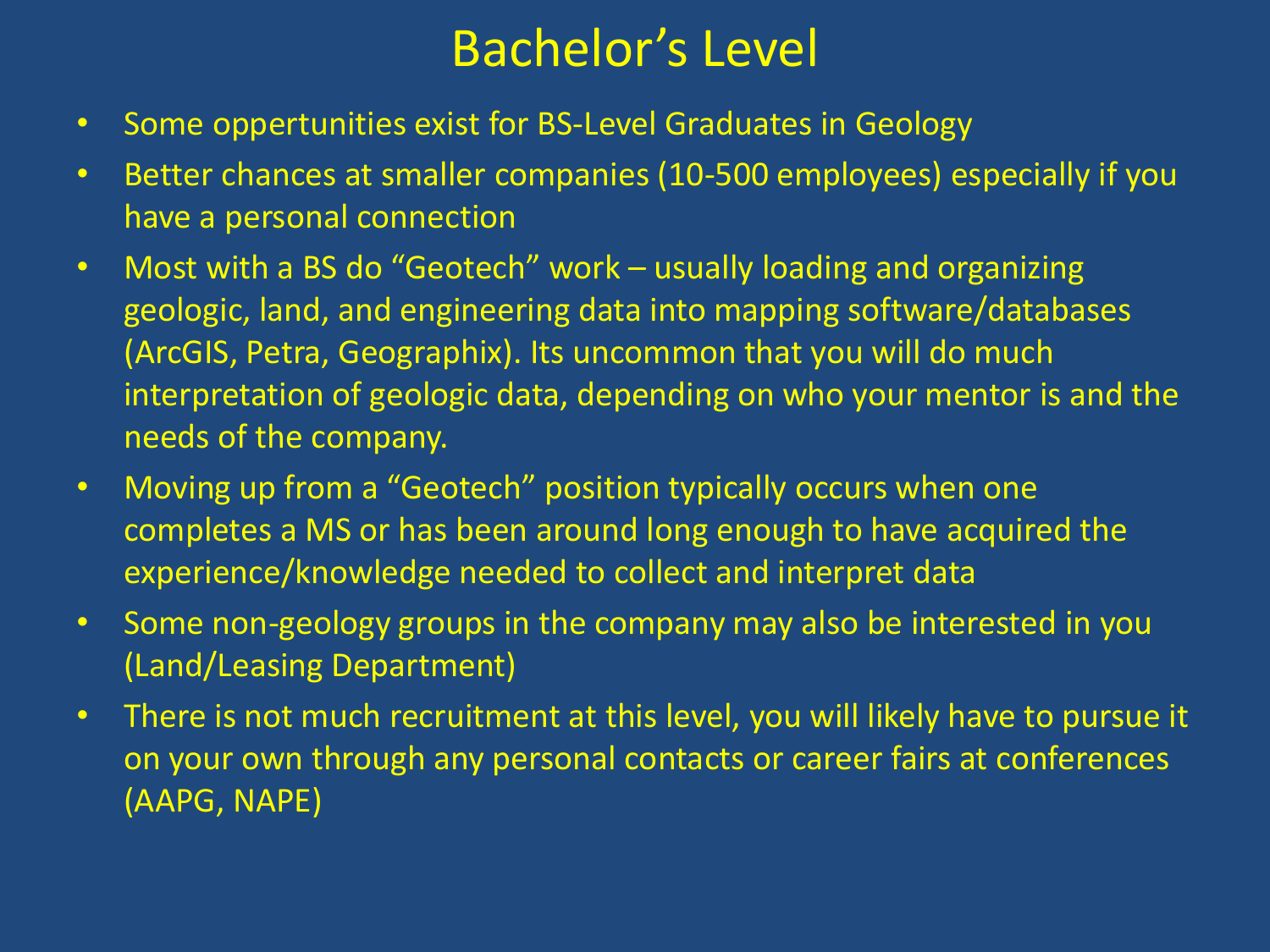## Graduate School

- Find an advisor whose research interests you, email them and find out if they have room/funding in projects you could get excited about. Don't worry too much about the exact nature of the project – you will figure that out once you start and often it takes some time to get to know the topic, relevant questions, and research direction before you get really excited.
- A boring project with a good advisor is rare and tolerable, a great project with a bad advisor is difficult but doable, a poorly defined project with a bad advisor is frustrating and (arguably) a waste of time.
- Companies typically recruit from large state universities along the Gulf Coast and throughout the west (think Louisiana, Texas, Oklahoma, Kansas, Colorado, Wyoming, Montana) as this is the source of many of their alumni and the locus of many research funds.
- Many of the "oiliest" schools have industry-sponsored research consortia which supply adequate funding and often, nice datasets: (University of Miami (in Florida), LSU, University of Houston, University of Texas at Austin, University of Oklahoma, University of Kansas, Colorado School of Mines, etc).
- Many of these consortia also serve as a recruitment tool for companies.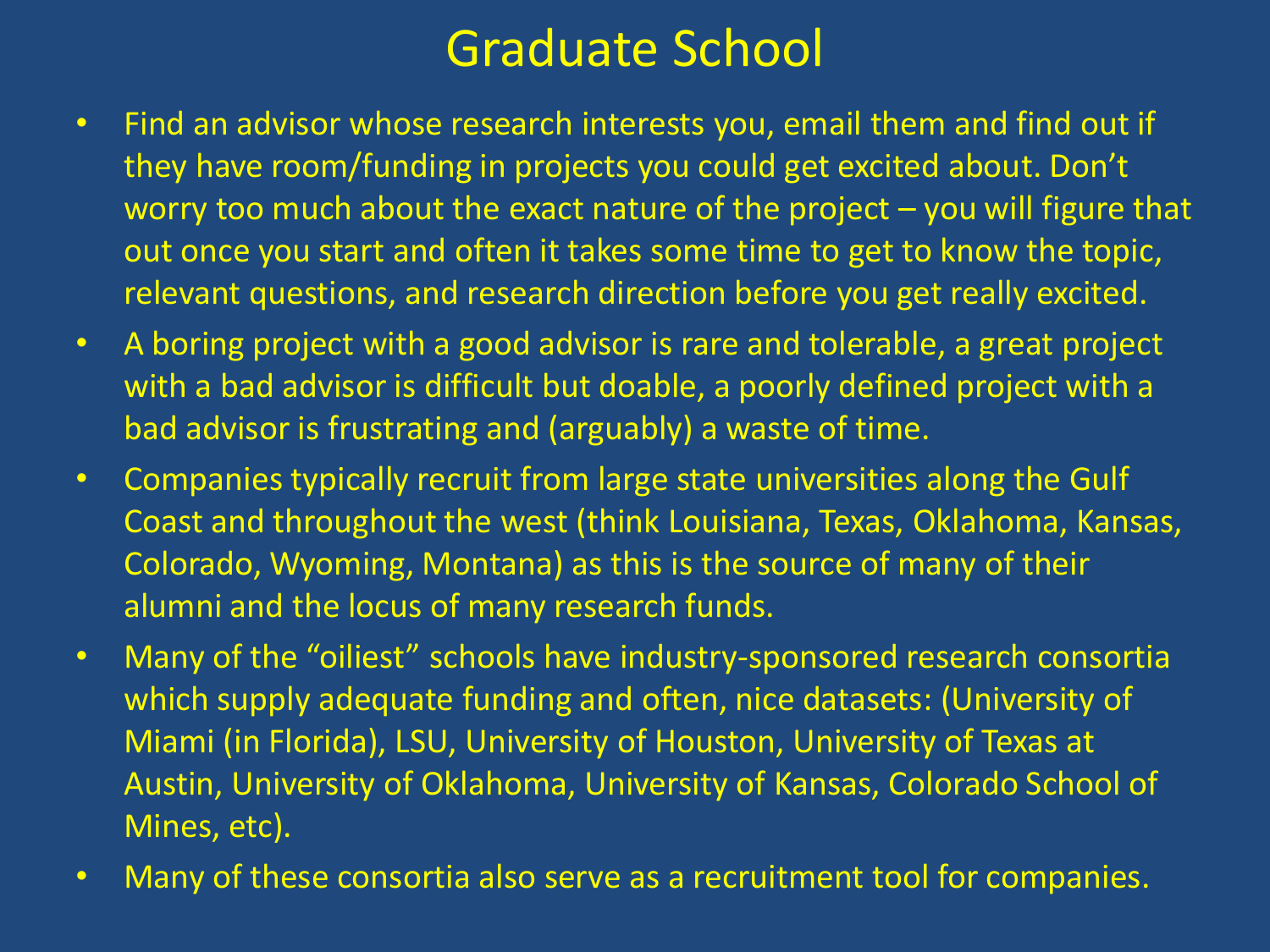#### Jobs – Masters Level

What do you actually do?

- A Masters is considered the "working degree" in the industry
- Development "watching" a drilling rig that's part of a development program (steering/guiding a horizontal wellbore), working with petroleum engineers to efficiently develop a known accumulation. (There is a lot of learning to be done here, much of which isn't taught in school)
- Reserves using all of the available geologic and engineering data to determine the volume of oil/gas originally present in a known accumulation and more importantly, how much remaining is economically recoverable (this determines the value of your acreage)
- Exploration using all of the available geologic and engineering data to find new accumulations of oil, gas, CO2, water, etc… This requires broad knowledge of many geologic disciplines (stratigraphy, structure, sedimentology, etc…) as well as regional knowledge of the basin(s) and their exploration/development histories. In bigger companies this is a team effort which you may be able to jump into early in your career, smaller companies usually trust their most experienced geologists with this task (which means it taken initiative, patience, mentorship, and/or a very small company to move into it quickly)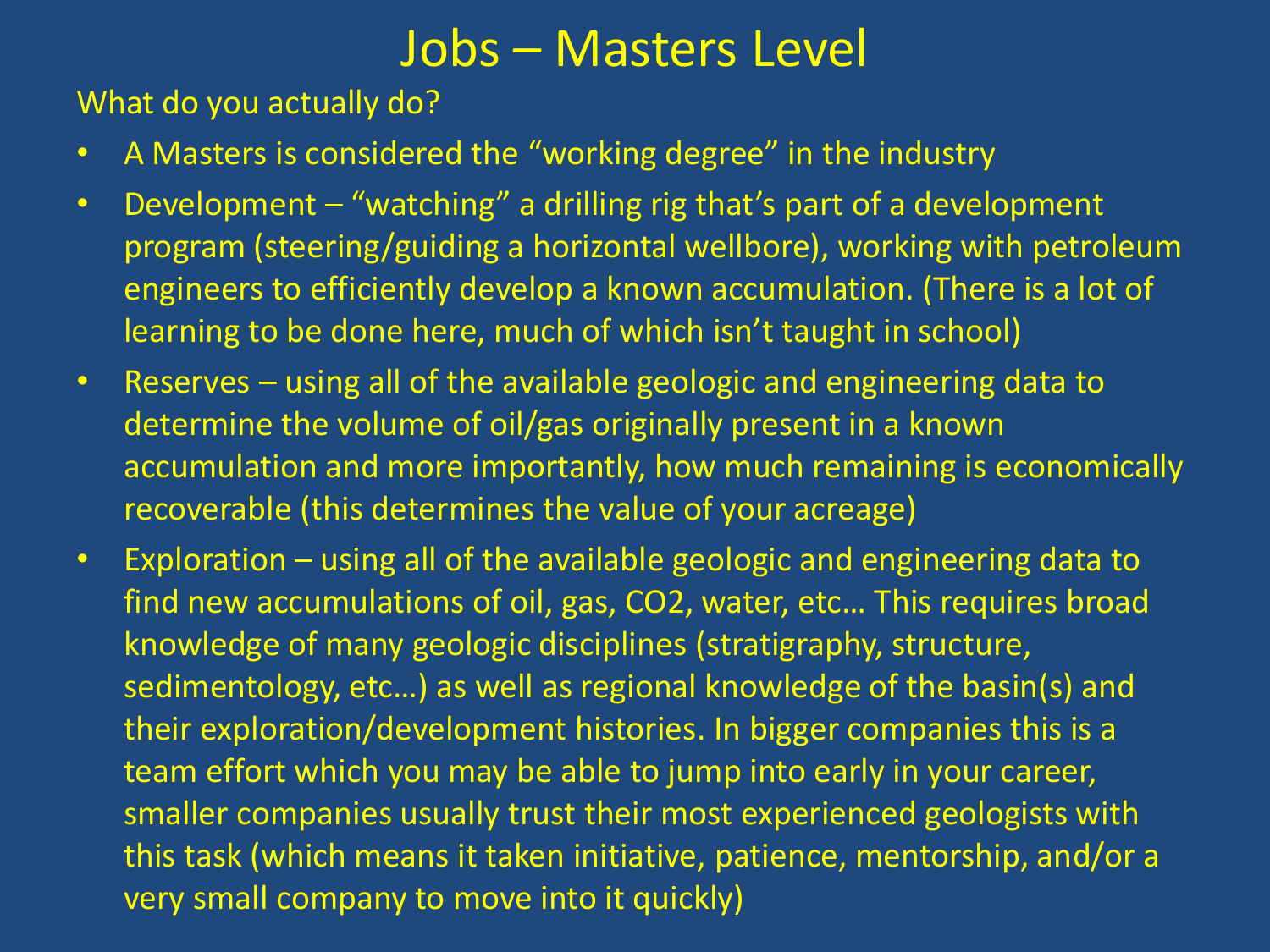#### Jobs – Masters Level

- The biggest companies (Exxon, Chevron, BP, Shell, Statoil) have extensive training programs (2-5 years) which typically rotate you through different geological disciplines. They pay well but chances are you'll start in Houston and will often do an internship before a full hire. They'll teach you what (they think) you need to know and as such personality plays a bigger role in hiring than you might expect, especially relative to the topic of your MS thesis.
- The opportunity for international travel comes after training (a few years in)
- Advantages: Continuing education, good pay, potential for international work, lots of data.
- Big but not huge companies (Occidental, Anadarko, Noble, Encana, Conoco, Apache, Marathon, etc) are basically the same as the supermajors but have less of a global network of projects (less chance for international work, more US onshore).
- Low risk (probably not going to go out of business or be aquired)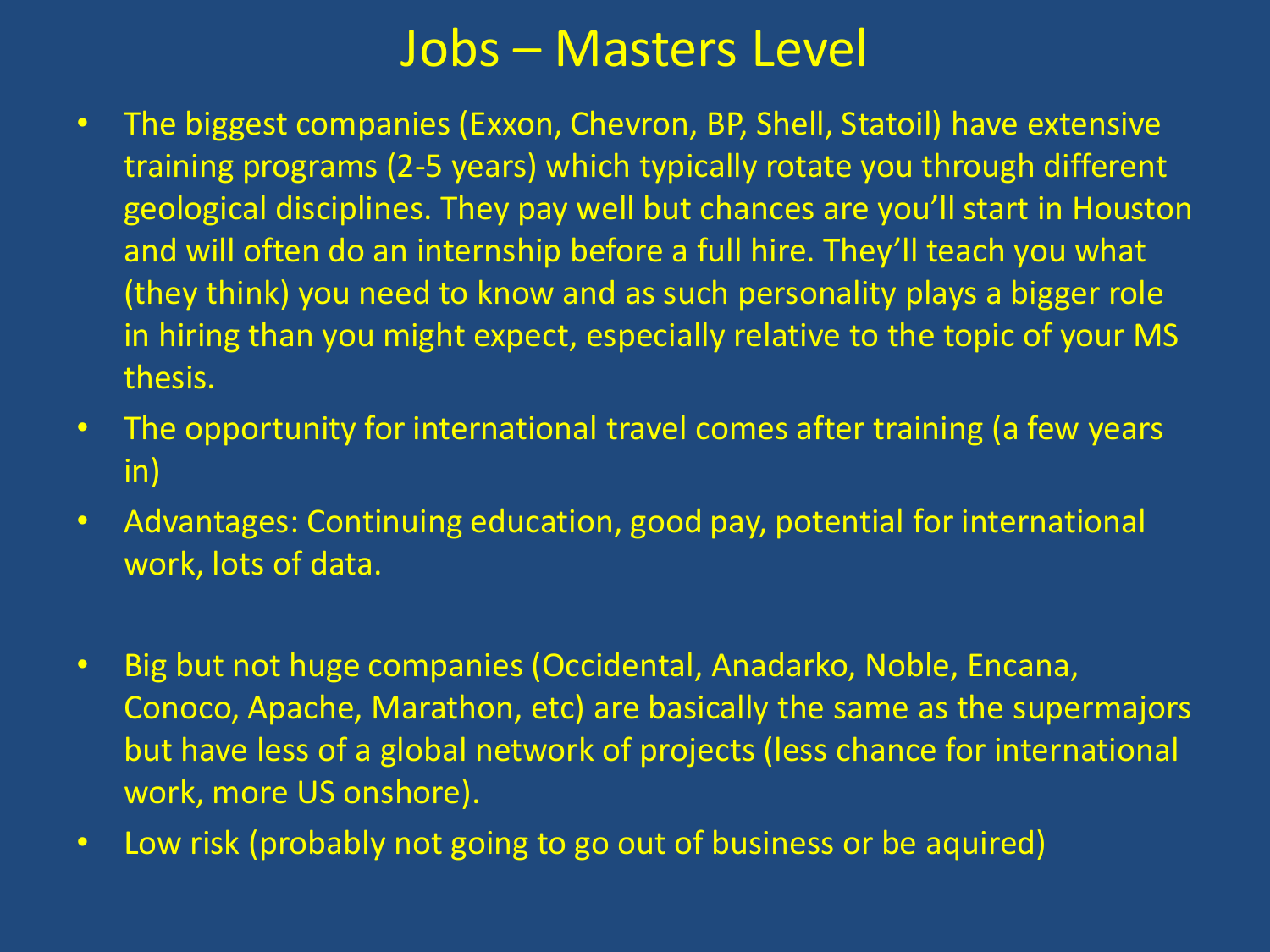## Jobs – Masters Level Cont'd

- Medium to small companies (Newfield, Whiting, Cimarex, Concho, etc…) may or may not have a recruiting program and rarely have an organized training program for new hires (training on an as-needed basis).
- Personal connections become more important, as well as your existing skill set (because they may need it immediately)
- As in Grad School, having a good mentor that you like is ideal
- It can be easier to see the big picture of how the company works when its smaller, but budgeting can influence the amount of data you get to work with (and hiring)
- Most of these are onshore-focused, US and Canadian companies which may or may not have headquarters in Houston, less commonly Midland, TX; Dallas, TX; Oklahoma City, OK; Tulsa, OK; Denver, CO; Calgary, AB.
- Compensation/benefits are a bit more variable, smaller companies are higher risk (higher chance of running out of money) but can also be higher reward in certain buyout situations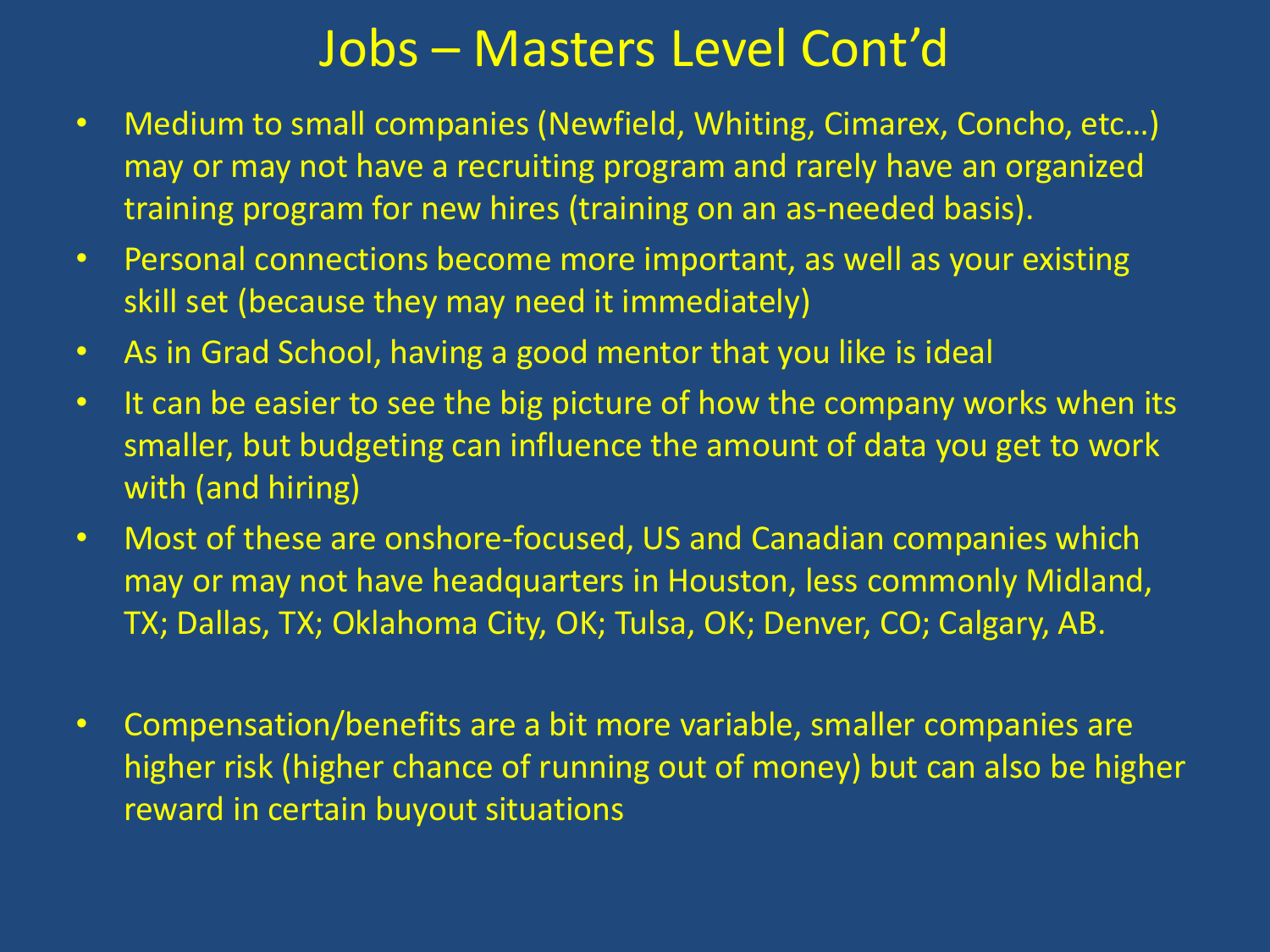## Jobs – Ph D

While a PhD is rarely required for jobs in oil and gas, there are some advantages if you have one.

- Many of the highest level geologists (CEO's, VP's, Chief Geologists...) have their PhD's, and ended up at the top in part because they started with a broad knowledge of geology and had the work ethic to finish one/two multi-year research projects in grad school.
- Many of the consultants in the industry have their PhD's, often their consulting specialty is directly related to the geologic skills developed in their PhD (do not underestimate the power of having it on one's resume, rather than having to document your experience/growth post-Masters)
- The biggest companies often have research groups dedicated to developing new exploration and reservoir characterization concepts as well as being technical advisors to the regional groups. Its rare to be hired for this type of work without a PhD.
- You can go into academia too!